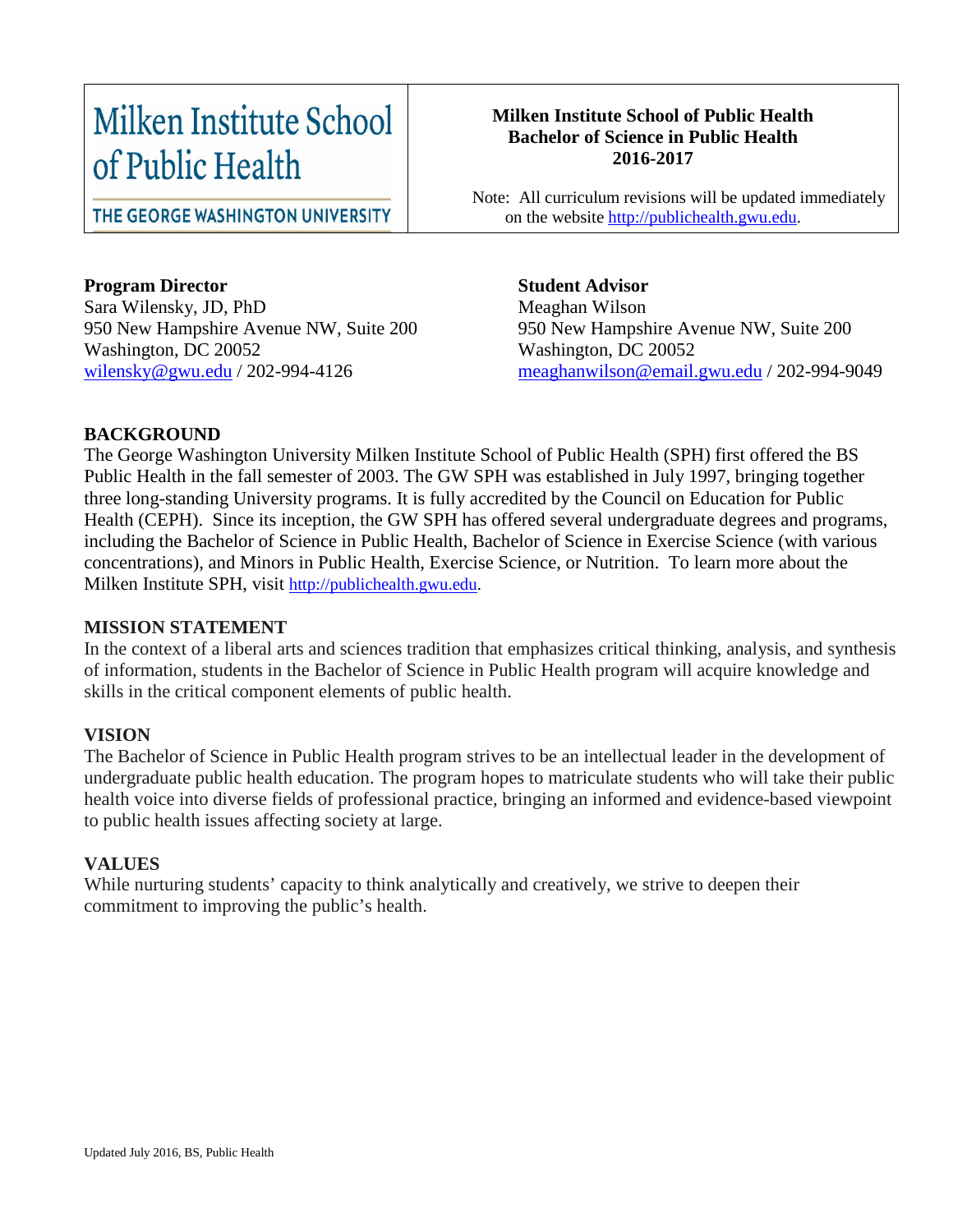## **LEARNING OBJECTIVES in the LIBERAL ARTS TRADITION**

The BS in Public Health, founded in the liberal arts tradition often associated with small private colleges, is a respected and proven model for teaching students to assume responsibility for their own life-long learning. Liberal arts education has its foundation in both the arts (*trivium*, based on three disciplines: language, logic, and rhetoric) and the sciences (*quadrivium*, based on four disciplines of natural phenomena: arithmetic, geometry, astronomy, and music) as studied in medieval universities. While contemporary arts and sciences programs have expanded beyond the imagination and expectations of the medieval founders, it is within the context of this liberal arts tradition that the BS in Public Health strives to prepare students for progressive independence, maturity, knowledge of the world, understanding of diverse inhabitants, and respect for their differing points of view. Because this degree is intended to convey technical detail and analytic skills, grounded in a liberal arts philosophical base, it also has the educational objectives of nurturing critical thinking, analysis, and synthesis of information, and recognizing the historical and societal associations of current trends in public health and health care delivery.

#### **CORE COURSE COMPETENCIES**

The following competencies are designed to be achieved by all public health majors through the indicated courses:

Upon completion of the Bachelor of Science in Public Health, students will be able to:

- 1. Assess the impact of historical, cultural, political, environmental, behavioral, and socio-economic factors on population/community health and health status (courses: 1101, 1102, 2112, 3132, 3133, 3135W).
- 2. Describe the organization, financing, and delivery of health services and public health systems (courses: 1101, 3130, 3133, 3135W, 4140W).
- 3. Describe the underlying biological factors relating to public health issues and discuss how these factors inform interventions to improve population health (courses: 1101, 2112, 2110, 3131, 3132, 3133, 4140W).
- 4. Critically review multiple types of research, develop an understanding of data and research, and develop and evaluate public health interventions based on available evidence (courses: 3131, 3133, 4140W).
- 5. Evaluate policy, behavioral, environmental, and systems options for addressing current public health and health care concerns (courses: 2112, 3130, 3132, 3133, 3135W, 4140W).
- 6. Prepare written and oral communication to convey public health concepts and analysis clearly and persuasively (all courses).
- 7. Use an interdisciplinary approach to develop and evaluate public-health research interventions based on current evidence (course: 4140W).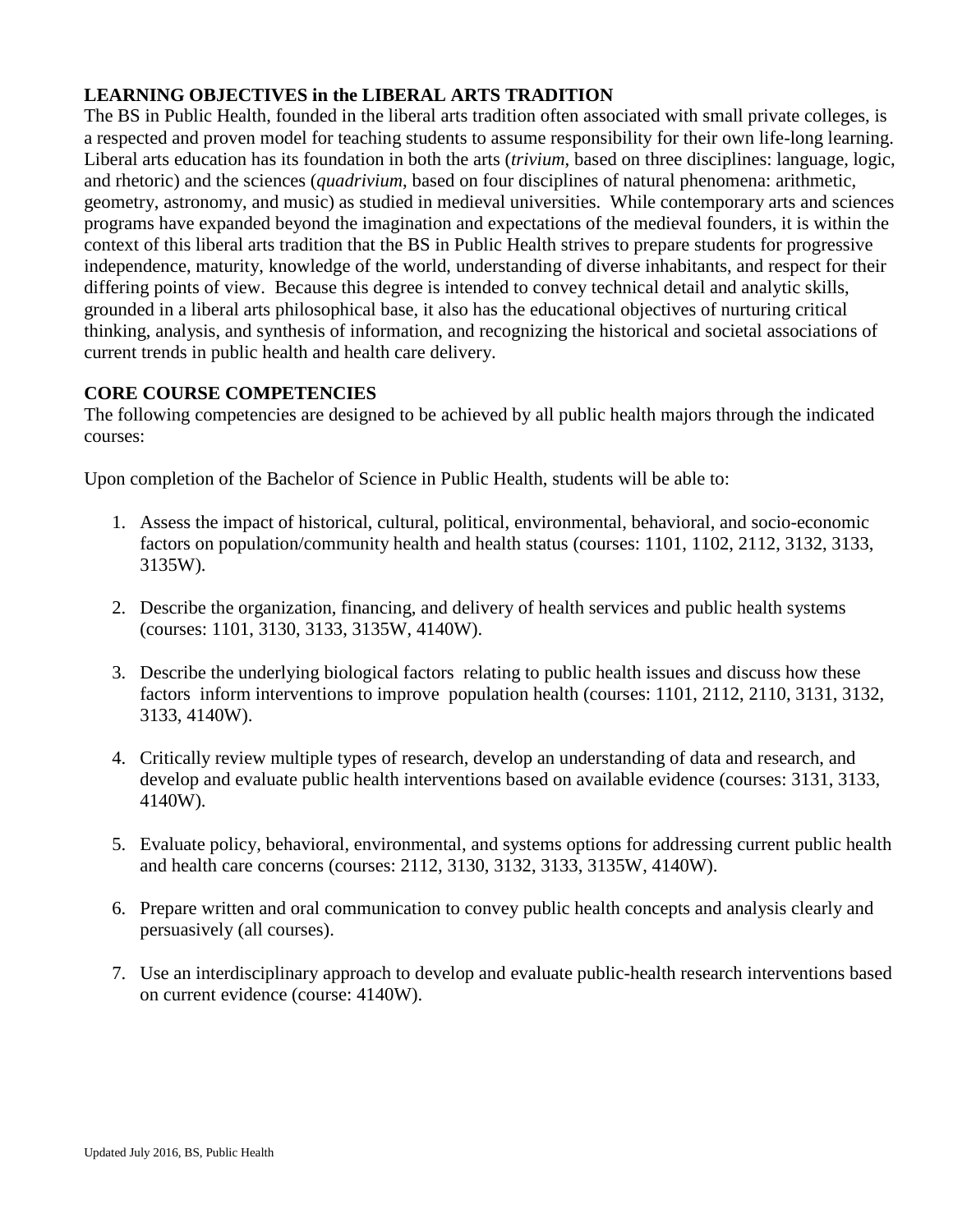### **CAREERS**

The BS in Public Health strives to increase awareness and understanding of public health principles among students who are preparing for professional careers in fields such as:

- Allied Health
- Business
- Health Education
- Health Services Administration
- Law
- Medicine (or another of the health professions)
- Public Health (both those who plan to pursue graduate degrees in public health or students who intend to pursue entry-level jobs in specific sectors of public health, health services, or public policy for which bachelor's level education is appropriate)

#### **ADMISSIONS**

Students can apply to the BS in Public Health as early as the fall or spring semester of their sophomore year. **Students must have a GPA of at least 3.0 to be considered for admission to the program.** Students accepted into the program matriculate in the semester following admission, upon completion of a minimum of 45 credits in residence in the fall and 60 credits in residence in the spring. Transfer students must be admitted and have a minimum of 12 credits in residence at GW before they will be considered for admission to the BS in Public Health program.

It is recommended that students receive guidance about the program before submitting an application. Students may receive guidance from the Student Advisor, Meaghan Wilson (meaghanwilson@email.gwu.edu). Please email the Advisor to schedule an appointment to discuss the program.

The application should be submitted using the digital submission link provided by Admissions and include the following materials:

- 1. A completed *Transfer Application from Within GW* 
	- *Form:* https://registrar.gwu.edu/sites/registrar.gwu.edu/files/downloads/internal\_transfer.pdf
- 2. 250 word responses (each) to the following questions:
	- 1. What public health issues concerns you most and why?
	- 2. What role will the public health major play in your goals to become a lifelong learner?
- 3. Your resume
- 4. Your transcript (you may include either an official or unofficial transcript, as long as GPA is included)

The application deadline is October  $12<sup>th</sup>$  in the fall semester and March  $1<sup>st</sup>$  in the spring semester. If the date falls on a holiday or weekend, submissions are accepted the next business day. **Incomplete or late applications will not be considered.**

Admission to the program is made on a selective and space-available basis. The admissions committee considers applications holistically, considering applicants' academic strengths, commitment to public health, leadership qualities, and other attributes.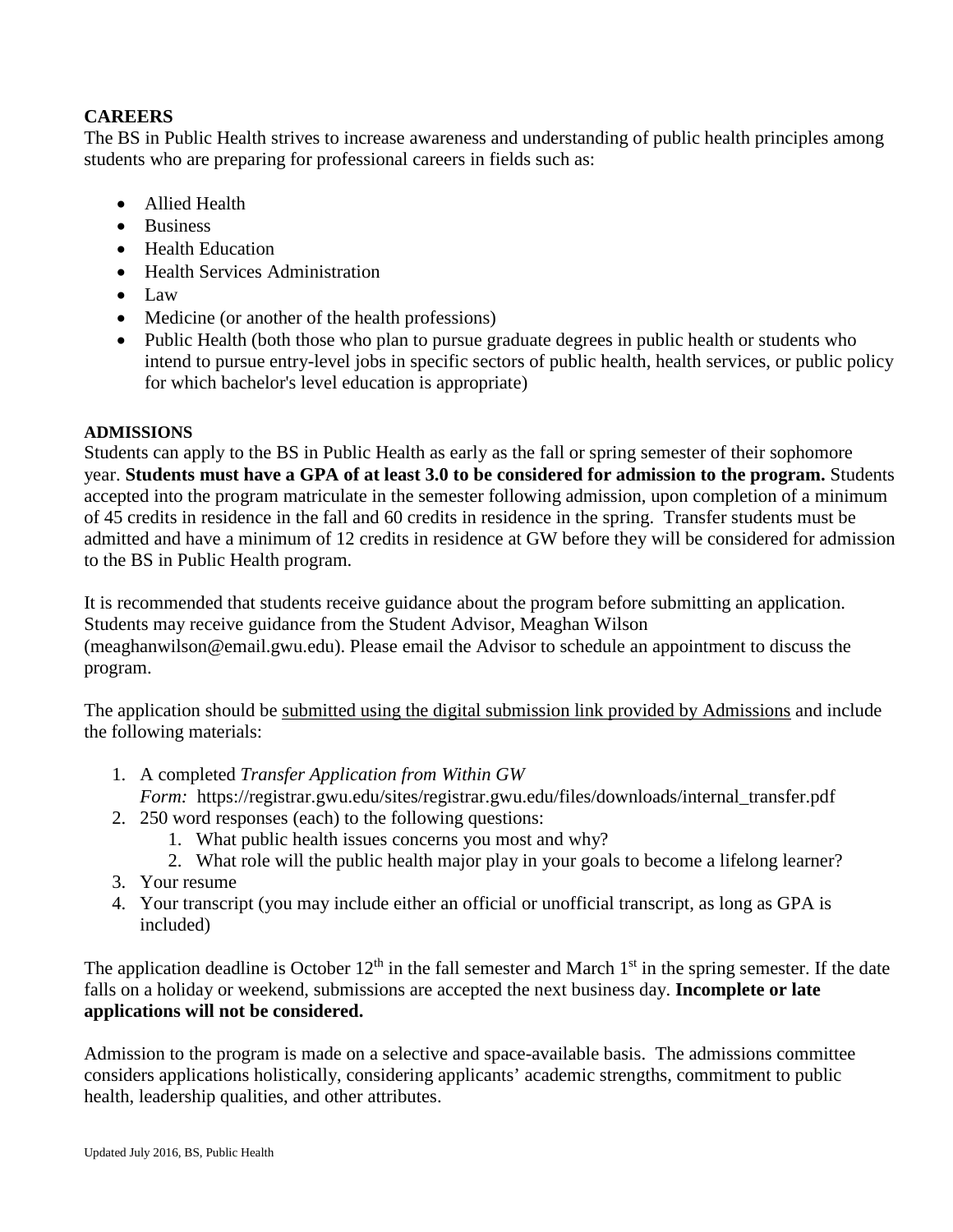No student is considered to have declared a public health major until this process is completed and the student has received and returned their signed copy of the acceptance letter from the GWSPH Office of Recruitment and Admissions. Thereafter students receive guidance from the Program Advisor. Students are strongly encouraged to receive academic guidance from the Program Advisor in order to register for all subsequent semesters.

Students follow the prescribed curriculum effective in the year that he/she matriculates into the BS in Public Health program.

#### **ACADEMIC DEGREE REQUIREMENTS FOR GRADUATION**

There are three categories of Degree Requirements: University General Education Requirements (GER), Public Health Core Courses, and Public Health Electives. Students take other electives to reach the 120 total credits required to graduate.

#### **A. GER REQUIREMENTS** (19 credit hours)

Students are required to complete a minimum of 19 credit hours as follows: natural or physical science with a laboratory experience (1 course), mathematics or statistics (1 course), social sciences (2 courses), the humanities (1 course), and writing (1 writing course and 2 writing-in-the-discipline courses). Courses taken to fulfill GER components may count toward more than one requirement and can be counted toward a major or a minor.

**See the University Bulletin website for most up-to-date version of GER requirements and approved courses: http://bulletin.gwu.edu/university-regulations/general-education**/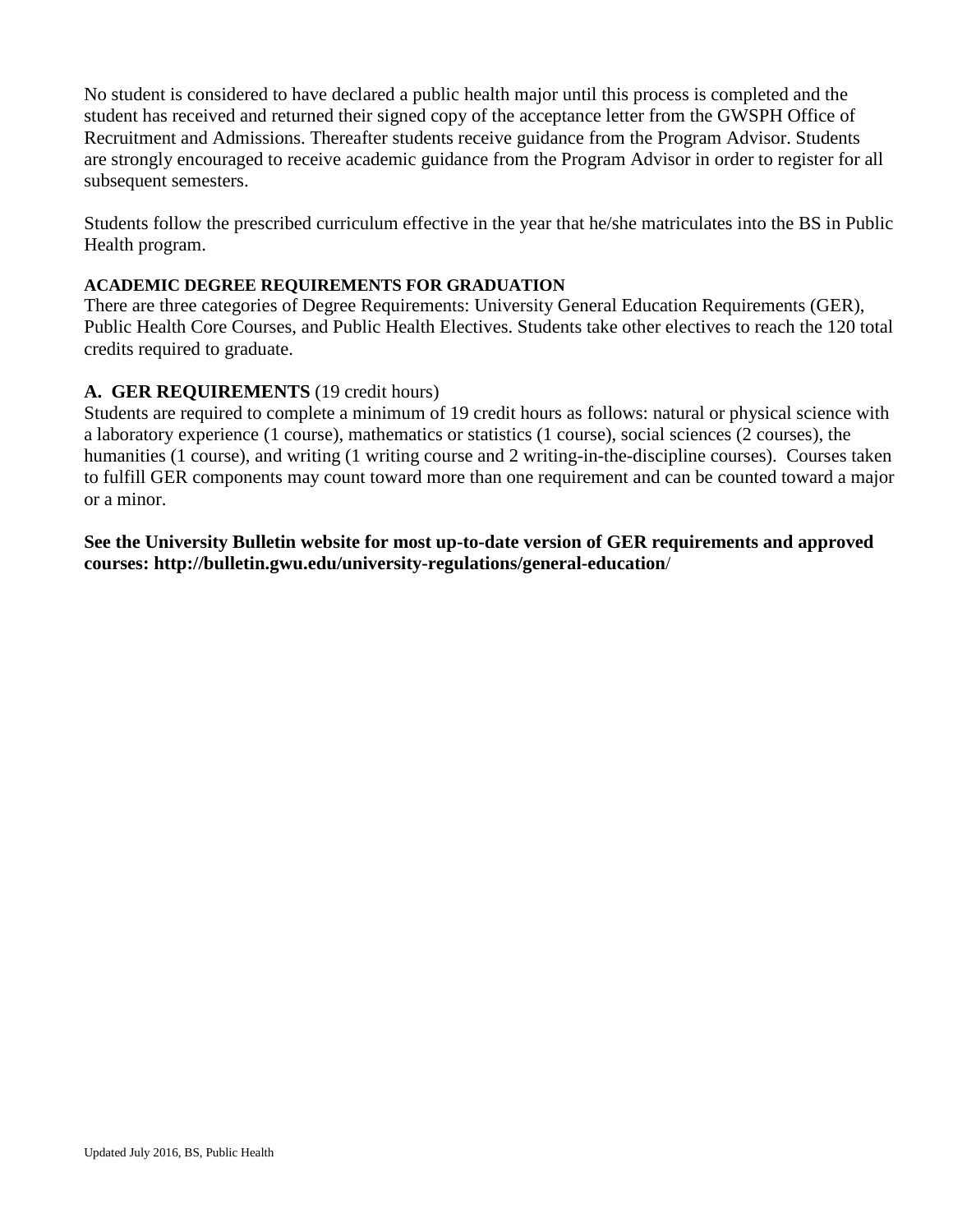## **Milken Institute SPH follows the University's GER requirements with the following specifications**:

- Students must take either BISC 1005, BISC 1111 or equivalent (with approval from the PUBH 2110 instructor) as a pre-requisite to taking Public Health Biology (PUBH 2110) and Global Health & Development (PUBH 3133).
- Students must take one semester of statistics (STAT 1127 is preferred) as a pre-requisite for Epidemiology (PUBH 3131).
- Students must take ECON 1011 or equivalent (with approval from the PUBH 3130 instructor) as a pre-requisite to taking Health Services Management and Economics (PUBH 3130).

#### **B. PUBLIC HEALTH CORE COURSES (30 credits, 10 courses)**

The public health major curriculum constitutes 42 credits: 30 core credit credits and 12 elective credit credits offered through the Milken Institute SPH.

| <b>Public Health Core Courses</b> |                |                                                     |  |  |  |
|-----------------------------------|----------------|-----------------------------------------------------|--|--|--|
| <b>Required Courses</b>           | <b>Credits</b> | <b>Course Title</b>                                 |  |  |  |
| <b>PUBH 1101</b>                  | 3              | Introduction to Public Health and Health Services   |  |  |  |
| <b>PUBH 1102</b>                  | 3              | <b>History of Public Health</b>                     |  |  |  |
| <b>PUBH 2110</b>                  | 3              | <b>Public Health Biology</b>                        |  |  |  |
| <b>PUBH 2112</b>                  | 3              | Principles of Health Education and Health Promotion |  |  |  |
| <b>PUBH 3130</b>                  | 3              | Health Services Management and Economics            |  |  |  |
| <b>PUBH 3131</b>                  | 3              | Epidemiology: Measuring Health and Disease          |  |  |  |
| <b>PUBH 3132</b>                  | 3              | <b>Health and Environment</b>                       |  |  |  |
| <b>PUBH 3133</b>                  | 3              | Global Health and Development                       |  |  |  |
| <b>PUBH 3135W</b>                 | 3              | <b>Health Policy</b>                                |  |  |  |
| <b>PUBH 4140W</b>                 | 3              | Senior Seminar                                      |  |  |  |
| <b>TOTAL</b>                      | 30             |                                                     |  |  |  |

#### **C. PUBLIC HEALTH ELECTIVE COURSES (12 credits).**

*No more than 9 elective credits may be taken through approved study abroad programs or non-GW domestic courses.*

| <b>Approved Public Health Elective Courses</b> |                |                                |  |  |  |
|------------------------------------------------|----------------|--------------------------------|--|--|--|
| <b>Elective Courses</b>                        | <b>Credits</b> | Course Title                   |  |  |  |
| <b>HLWL</b> 1106                               |                | Drug Awareness                 |  |  |  |
| <b>HLWL 1109</b>                               |                | <b>Human Sexuality</b>         |  |  |  |
| <b>HLWL 1110</b>                               |                | Issues in Alternative Medicine |  |  |  |
| <b>EXNS 1114</b>                               |                | <b>Community Nutrition</b>     |  |  |  |

Updated July 2016, BS, Public Health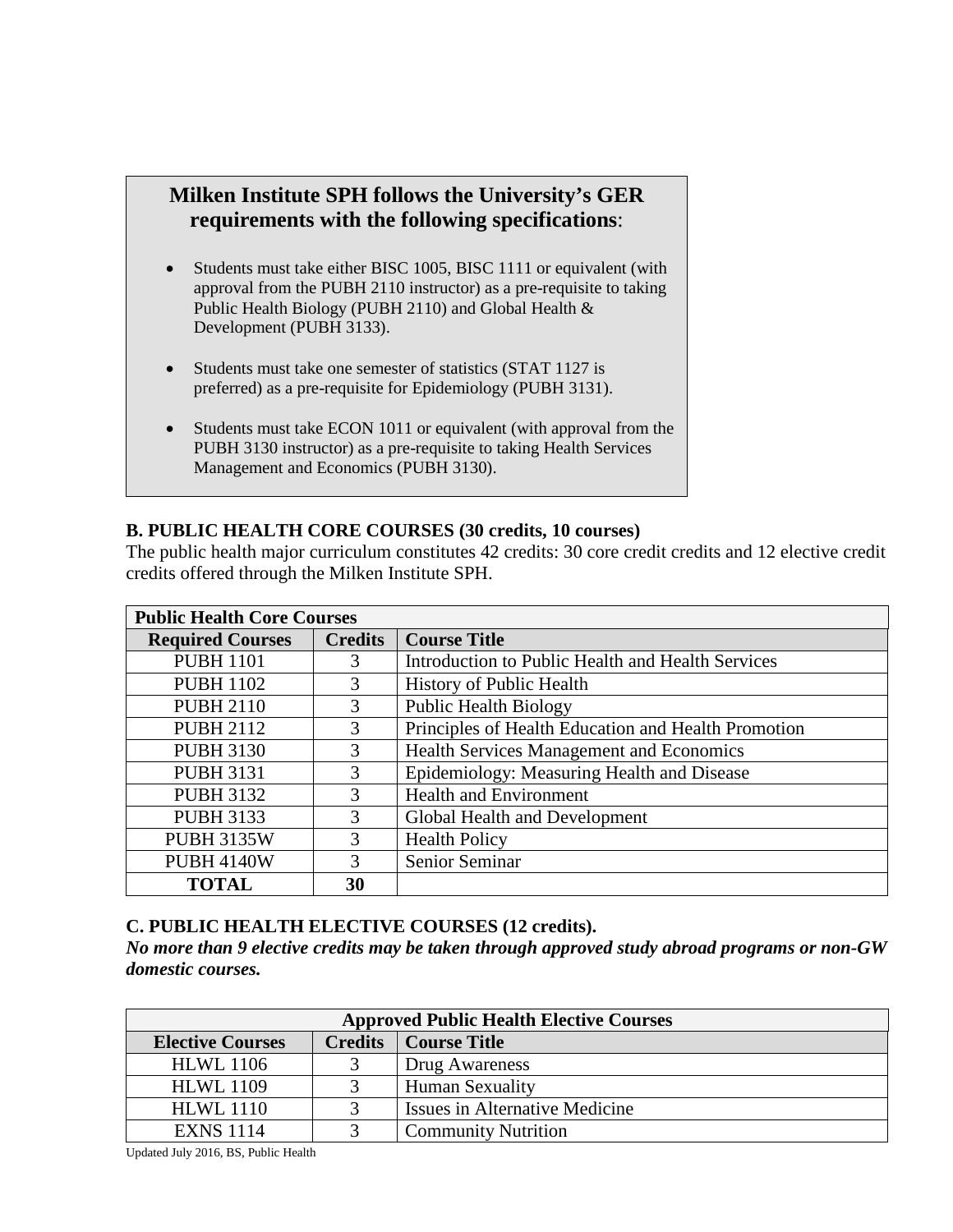| <b>EXNS 2119</b> | 3       | <b>Basic Nutrition</b>                                      |  |
|------------------|---------|-------------------------------------------------------------|--|
| <b>EXNS 2122</b> | 3       | Food Systems in Public Health                               |  |
| <b>HIST 3363</b> | 3       | Race, American Medicine, and PH: African-American           |  |
|                  |         | Experiences                                                 |  |
| <b>ANTH 3504</b> | 3       | Illness, Healing and Culture                                |  |
| <b>ANTH 3513</b> | 3       | Human Rights and Ethics                                     |  |
| <b>ANTH 6302</b> | 3       | Issues in Development                                       |  |
| <b>BIOC 3560</b> | 3       | Diet, Health, and Longevity                                 |  |
| <b>GEOG 2127</b> | 3       | <b>Population Geography</b>                                 |  |
| <b>GEOG 2137</b> | 3       | <b>Environmental Hazards</b>                                |  |
| <b>HSCI 2101</b> | 3       | Psychosocial Aspects of Health and Illness                  |  |
| <b>PUBH 2113</b> | 3       | Impact of Culture Upon Health                               |  |
| <b>PUBH 2114</b> | 3       | <b>Environment, Health and Development</b>                  |  |
| <b>PUBH 2115</b> | 3       | Health, Human Rights, and Displaced Persons                 |  |
| <b>PUBH 2116</b> | 3       | Global Delivery of Health Services                          |  |
| <b>PUBH 2117</b> | 3       | Service-Learning in Public Health                           |  |
| <b>PUBH 3136</b> | 3       | <b>Health Law</b>                                           |  |
| <b>PUBH 3137</b> | 3       | <b>Global Public Health Nutrition</b>                       |  |
| <b>PUBH 3150</b> | 3       | Sustainable Energy and Environmental Health                 |  |
| <b>PUBH 3151</b> | 3       | <b>Current Issues in Bioethics</b>                          |  |
| <b>PUBH 3199</b> | $1 - 3$ | Various Topics in Public Health - i.e. Qualitative Research |  |
|                  |         | Methods in PUBH                                             |  |

#### **EXPECTATIONS OF STUDENTS/POLICIES**

- 1. Follow the admissions process outlined above;
- 2. Consult the Milken Institute SPH Program Advisor prior to registration (The advisor should be consulted before registration concerning the student's program of courses; the entire program, including electives, must be approved by the advisor. The student is also expected to consult a program advisor in all matters affecting the program of studies, such as changes, substitutions, or withdrawals);
- 3. Earn 120 credits within the established course distribution outlined below:

| <b>Summary Credit Distribution Chart</b> |                |                           |  |  |  |
|------------------------------------------|----------------|---------------------------|--|--|--|
| Category                                 | <b>Credits</b> | <b>Premedical Credits</b> |  |  |  |
| <b>GER Requirements</b>                  | 19             | 52-71                     |  |  |  |
| <b>Public Health Core Curriculum</b>     | 30             | 30                        |  |  |  |
| <b>Public Health Electives</b>           | 12             | 12                        |  |  |  |
| <b>Additional Electives</b>              | $44 - 50$      | $7-26$                    |  |  |  |
| <b>Total Number of Credits</b>           | 120            | 120                       |  |  |  |